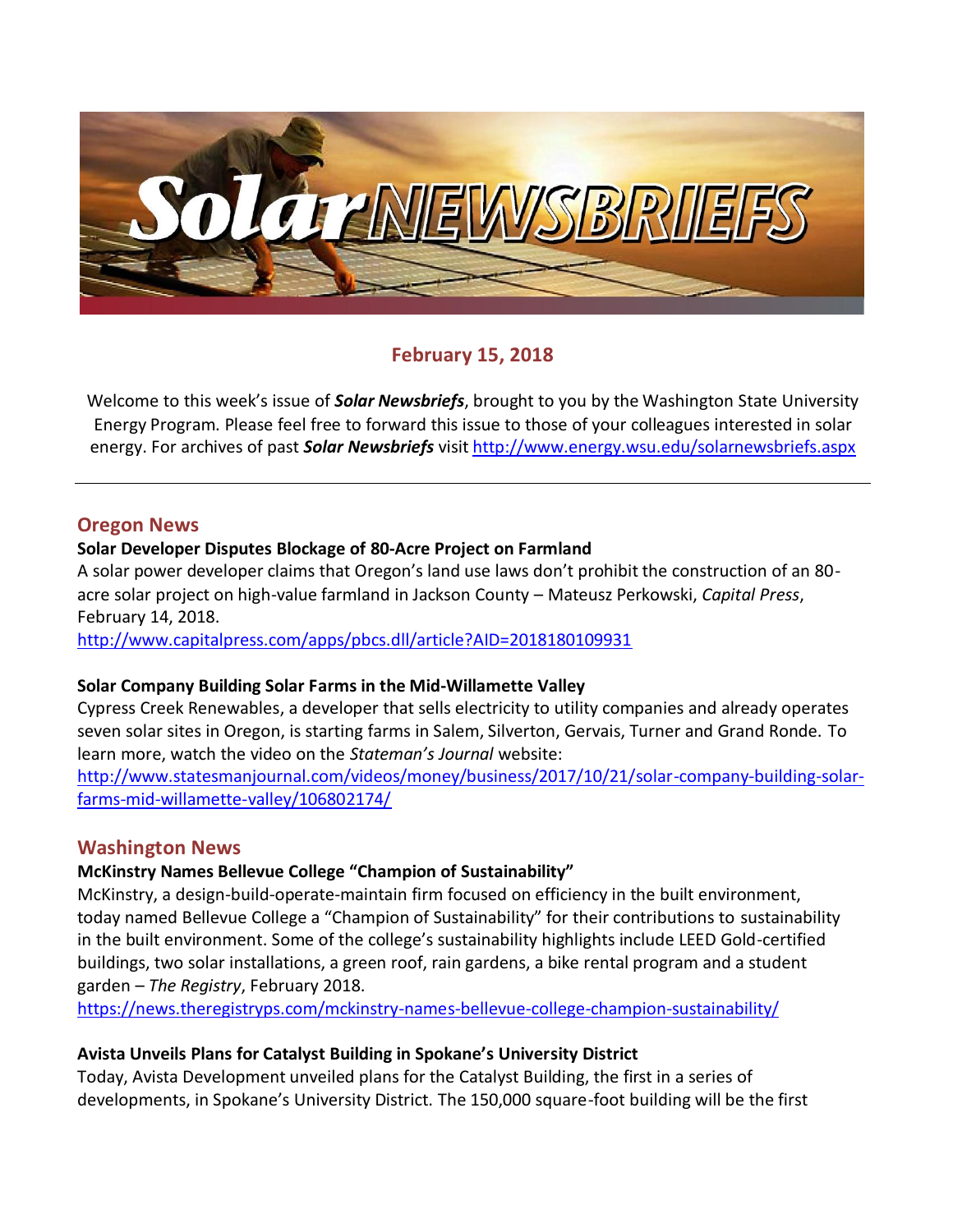office building in the state constructed out of environmentally friendly cross-laminated timber (CLT), and will be connected to an energy resource sharing eco-district planned for the development. Eastern Washington University will be the building's primary tenant, moving their Computer Science, Electrical Engineering and Visual Communication Design programs from its Cheney campus to the new Spokane location. Designed to be net zero ready, the building will generate the energy it uses through solar panels on the roof and additional renewable energy technologies. Read more at *McKinstry News*, February 6, 2018.

[https://www.mckinstry.com/2018/02/06/avista-unveils-plans-for-catalyst-building-in-spokanes](https://www.mckinstry.com/2018/02/06/avista-unveils-plans-for-catalyst-building-in-spokanes-university-district/)[university-district/](https://www.mckinstry.com/2018/02/06/avista-unveils-plans-for-catalyst-building-in-spokanes-university-district/)

# **Solar Jobs**

## **Solar Job Census**

Each year, The Solar Foundation releases its National Solar Jobs Census, a report that tracks employment in the U.S. solar industry. It is the most comprehensive analysis of the solar labor market in the United States, and is a critical resource in educating policymakers and the general public about the economic impact of solar energy. – To read more and access the full report, see SEIA website at:

<https://www.seia.org/research-resources/solar-jobs-census-2017>

# **Data Shows Solar Energy Really is a Leading American Job Creator**

The rapid expansion of solar energy over the past few years has created hundreds of thousands of well-paying American jobs. The most recent [National Solar Jobs Census](http://www.solarjobscensus.org/) published by The Solar Foundation found there were 260,077 solar workers in the United States as of 2016. That year, one in 50 new U.S. jobs were in solar, and the industry added jobs 17 times faster than the overall economy – The Hill, January 21, 2018

[http://thehill.com/opinion/energy-environment/369823-data-shows-solar-energy-really-is-a](http://thehill.com/opinion/energy-environment/369823-data-shows-solar-energy-really-is-a-leading-american-job-creator?utm_term=0_5eaa0aab62-98e92a2937-44233005&mc_cid=98e92a2937&mc_eid=16014616fc&utm_content=bufferf1c5b&utm_medium=social&utm_source=twitter.com&utm_campaign=buffer)[leading-american-job-creator?utm\\_term=0\\_5eaa0aab62-98e92a2937-](http://thehill.com/opinion/energy-environment/369823-data-shows-solar-energy-really-is-a-leading-american-job-creator?utm_term=0_5eaa0aab62-98e92a2937-44233005&mc_cid=98e92a2937&mc_eid=16014616fc&utm_content=bufferf1c5b&utm_medium=social&utm_source=twitter.com&utm_campaign=buffer)

[44233005&mc\\_cid=98e92a2937&mc\\_eid=16014616fc&utm\\_content=bufferf1c5b&utm\\_medium=s](http://thehill.com/opinion/energy-environment/369823-data-shows-solar-energy-really-is-a-leading-american-job-creator?utm_term=0_5eaa0aab62-98e92a2937-44233005&mc_cid=98e92a2937&mc_eid=16014616fc&utm_content=bufferf1c5b&utm_medium=social&utm_source=twitter.com&utm_campaign=buffer) [ocial&utm\\_source=twitter.com&utm\\_campaign=buffer](http://thehill.com/opinion/energy-environment/369823-data-shows-solar-energy-really-is-a-leading-american-job-creator?utm_term=0_5eaa0aab62-98e92a2937-44233005&mc_cid=98e92a2937&mc_eid=16014616fc&utm_content=bufferf1c5b&utm_medium=social&utm_source=twitter.com&utm_campaign=buffer)

# **National**

# **Trump's Solar Tariffs Go Into Effect Today. So What?**

While it's true that there is likely to be some short-term pain for solar PV installers, and the tariffs may well cost some solar PV installation jobs [\(currently the fast-growing job in the U.S.,](https://www.bls.gov/ooh/fastest-growing.htm) which could take a [23,000-job hit\)](https://www.seia.org/news/presidents-decision-solar-tariffs-loss-america), this reduction is likely to be jobs that would have been created in the near future but now will not be[, not layoffs](https://www.greentechmedia.com/articles/read/trumps-solar-tariffs-everything-you-need-to-know#gs.qFVM0Tg) of current installers. To read more on this hot topic see *Forbes*, February 7, 2018:

[https://www.forbes.com/sites/joshuarhodes/2018/02/07/trump-solar-panel-tariff/#65f1bad6376d.](https://www.forbes.com/sites/joshuarhodes/2018/02/07/trump-solar-panel-tariff/%2365f1bad6376d.)

# **Who Will Win the U.S. Solar Tariff Fight?**

Recent news suggests that the United States solar tariff equates to doomsday for the solar industry. However, there are many additional factors at play that add complexity to future projections – including politics, the economy, and technology. Although many in the industry agree the tariff will slow the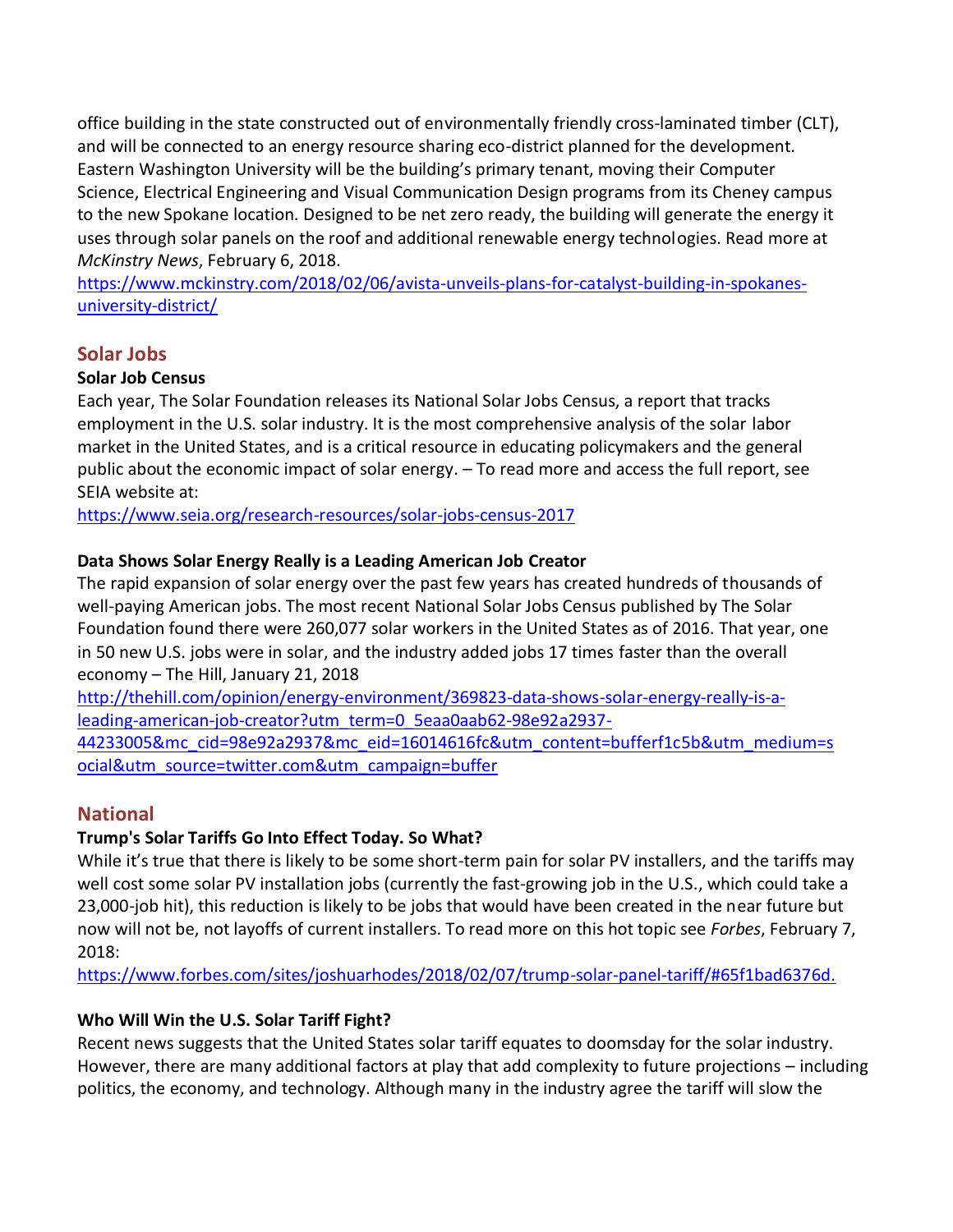growth of solar installations, experts are mixed in the extent to which they believe this will harm the national industry – *Clean Energy Finance Forum*, February 6, 2018. <https://www.cleanenergyfinanceforum.com/2018/02/06/who-will-win-the-us-solar-tariff-fight>

## **A Powerful Mix of Solar and Batteries is Beating Natural Gas**

Natural gas is getting [edged out](https://www.bloomberg.com/news/articles/2018-01-11/a-new-era-of-batteries-spells-trouble-for-natural-gas-in-america) of power markets across the U.S. by two energy sources that, together, are proving to be an unbeatable mix: solar and batteries – *Bloomberg*,February 13, 2018 [https://www.bloomberg.com/news/articles/2018-02-12/a-powerful-mix-of-solar-and-batteries-is](https://www.bloomberg.com/news/articles/2018-02-12/a-powerful-mix-of-solar-and-batteries-is-beating-natural-gas?utm_source=Sailthru&utm_medium=email&utm_campaign=Issue:%202018-02-13%20Utility%20Dive%20Storage%20%5Bissue:14033%5D&utm_term=Utility%20Dive:%20Storage)[beating-natural-gas?utm\\_source=Sailthru&utm\\_medium=email&utm\\_campaign=Issue:%202018-02-](https://www.bloomberg.com/news/articles/2018-02-12/a-powerful-mix-of-solar-and-batteries-is-beating-natural-gas?utm_source=Sailthru&utm_medium=email&utm_campaign=Issue:%202018-02-13%20Utility%20Dive%20Storage%20%5Bissue:14033%5D&utm_term=Utility%20Dive:%20Storage) [13%20Utility%20Dive%20Storage%20%5Bissue:14033%5D&utm\\_term=Utility%20Dive:%20Storage](https://www.bloomberg.com/news/articles/2018-02-12/a-powerful-mix-of-solar-and-batteries-is-beating-natural-gas?utm_source=Sailthru&utm_medium=email&utm_campaign=Issue:%202018-02-13%20Utility%20Dive%20Storage%20%5Bissue:14033%5D&utm_term=Utility%20Dive:%20Storage)

# **Technological Innovations**

## **Modernizing Rooftop Solar Tandem Solar Panels**

Did you know there are alternatives to standard silicon solar panels? Or that someday soon, you might be able install a solar panel that is 50 percent more efficient than the average silicon PV solar panel? That's exactly what Iris Photovoltaics Inc. (Iris PV) is aiming to produce. The Berkeley, California-based company is working to modernize how silicon solar panels are manufactured. In addition, they are attempting to increase the efficiency of PVs to a range of 25-30 percent – *Renewable Energy World*, February 12, 2018.

[http://www.renewableenergyworld.com/articles/2018/02/modernizing-rooftop-solar-with-tandem](http://www.renewableenergyworld.com/articles/2018/02/modernizing-rooftop-solar-with-tandem-solar-panels.html)[solar-panels.html](http://www.renewableenergyworld.com/articles/2018/02/modernizing-rooftop-solar-with-tandem-solar-panels.html)

### **Putting the 'Farm' Back in Solar Farms**

Minnesota will be included in a study to help federal researchers test the potential of pollinatorfriendly habitat and fruit and vegetable crops around solar arrays. The National Renewable Energy Laboratory (NREL) will plant vegetation this year at three Minnesot[a solar](http://www.renewableenergyworld.com/content/rew/en/solar-energy.html) installations owned by Enel Green Power. The sites are among 15 around the country that will be part of the research project. "We want to figure out what plants and what type of species will thrive, and how, and why, in these environments," said Jordan Macknick, an NREL analyst. The plants can provide economic and environmental benefits over covering the ground with gravel or turf grass, as is often done. The stakes for both the industry and environment will only grow as the amount of land used for solar projects also expands. NREL predicts 3 million acres will be devoted to solar farms by 2030, and 6 million by 2050 – *Renewable Energy World*, January 24, 2018.

[http://www.renewableenergyworld.com/articles/2018/01/putting-the-farm-back-in-solar](http://www.renewableenergyworld.com/articles/2018/01/putting-the-farm-back-in-solar-farms.html.)[farms.html.](http://www.renewableenergyworld.com/articles/2018/01/putting-the-farm-back-in-solar-farms.html.)

# **Webinars**

### **Unexpected Benefits to Commercial Solar in the New Tax Bill – February 20**

The 2018 Tax Plan has some unexpected benefits for commercial solar. Commercial solar installers can now depreciate 85% of the system cost in the first year of its operation, and the corporate tax rate has been lowered by 40%. In a year where there has been a lot of negative policy news for the solar industry, the new tax bill is some welcome good news. In this webinar we will design a simple commercial solar installation, and calculate the financial returns of cash and loan financed projects.